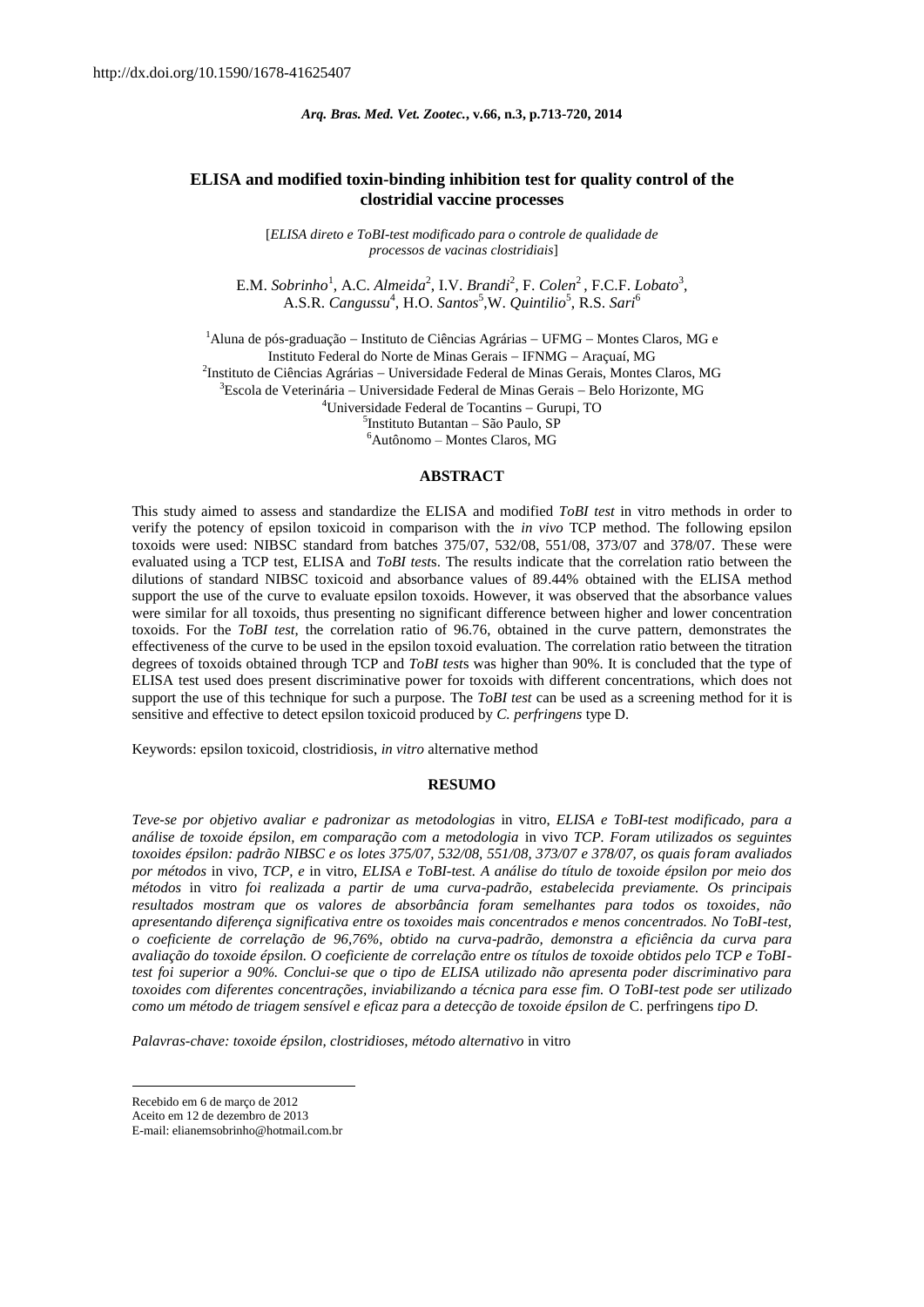# **INTRODUCTION**

Bacterial veterinary vaccines occupy an expressive market in the bovine and ovine business. The main products for this segment are the vaccines against clostridiosis, which represent 90% of the bacterial vaccine market. Bacteria of the genus *Clostridium* are etiological agents which cause several diseases in animals, ailments known as clostridiosis (Hatheway, 1990). Given the importance of these vaccines for the market, and, above all, due to international business exchanges, countries are asked to make harsher decisions regarding the quality control of farm equipment and biological products. The interest from the national and international market for vaccines against enterotoxemy justifies the need for the development of tests which detect levels or concentrations of toxoids to be used in vaccines.

In the control process of vaccine manufacturing the methods of toxicoid titration employed are generally carried out in mice, the most common being the  $DL_{50}$ , Lethal dose 50% (Reed and Muench, 1938). There are other methods for toxin titration, such as MMD (Minimum Mortal Dose) and L+ (United States, 2006). For the titration of toxoids, methods such as TCP (Total Combining Power) are used, which involve the partial neutralization of a fixed dose of antitoxin with a series of variant doses of the toxicoid being tested (Walker *et al.*, 1979). Besides being very specific, the *in vivo* tests have limitations in terms of sensibility.

The toxin–antitoxin reaction is used to determine antibody levels in sera from immunized animals, and is used by official control agencies or vaccine manufacturers to assess the efficacy of clostridial vaccines and to certify their quality (Sobrinho *et al*., 2010). New methods for quantification of antigens are desired. This kit allows for the detection and quantification of antigens that are necessary for the vaccine formulation (Sobrinho *et al*., 2011). These tests, known as the toxin binding inhibition (ToBI) test and the Enzyme Linked Immuno Sorbent Assay (ELISA) aimed to evaluate the quality of veterinary vaccines in order to replace or minimize the procedures that use laboratory animals (Sobrinho *et al*., 2010). Other similar alternatives have been developed with the same purpose (Sobrinho *et al*., 2009). The ELISA, in its diverse variations, has been utilized and evaluated by many researchers. However, there are few reports in literature showing an evaluation of the *ToBi* test in the antigen components of clostridial vaccines.

This study was triggered by the growing interest in the development of immunological techniques in vitro for the control of clostridial antigens, since the efficiency of the in vitro method in the detection of the toxin and toxoids, the advantages in terms of sensitivity and result quickness, as well as its relevancy in the routine of veterinary pharmaceutical industries, are well known (El Idrissi and Ward, 1992a, 1992b).

In this context, this study had the purpose of evaluating and standardizing the in vitro methodologies for direct modified ELISA and modified ToBi tests in the analysis of the epsilon toxicoid, in comparison to the TCP in vivo test. The results will enable an analysis of the viability of the ToBi test as a new technique in the quality control of the toxicoid.

# **MATERIAL AND METHODS**

This study utilized the  $2<sup>nd</sup>$  international standard for the epsilon antitoxin of *Clostridium perfringens* type D (2CpEpsilonAt), prepared and characterized by *Veterinary Laboratories Agency* (Weybridge, Surrey, United Kingdom), whose custody and distribution rights belong to the National Institute for Biological Standards and Control – NIBCS (Potters Bar, United Kingdom). The epsilon toxin of *Clostridium perfringens* type D, produced in environment, as suggested by Brandi (2000), at 37ºC, 200 rpm, for 15 hours, was standardized with the L+/10 test (United States…, 2006). The toxins were clarified by tangential filtration and, afterwards, submitted to an inactivation process with formaldehyde at 37%. After this detoxification process the suspensions were denominated toxoids. Both toxins and toxoids were produced and given by the Laboratory of Vaccine Technology.

The polystyrene and immunoassay plates, as well as the washing solution (NaCl 0.9% p/v solution containing 0.05% of Tween-20), added with rabbit antiserum SIGMA® , ortophenylene diamine enzymatic substrate (0.4mg/mL) with volume 30 hydrogen peroxide (0.2µL/mL)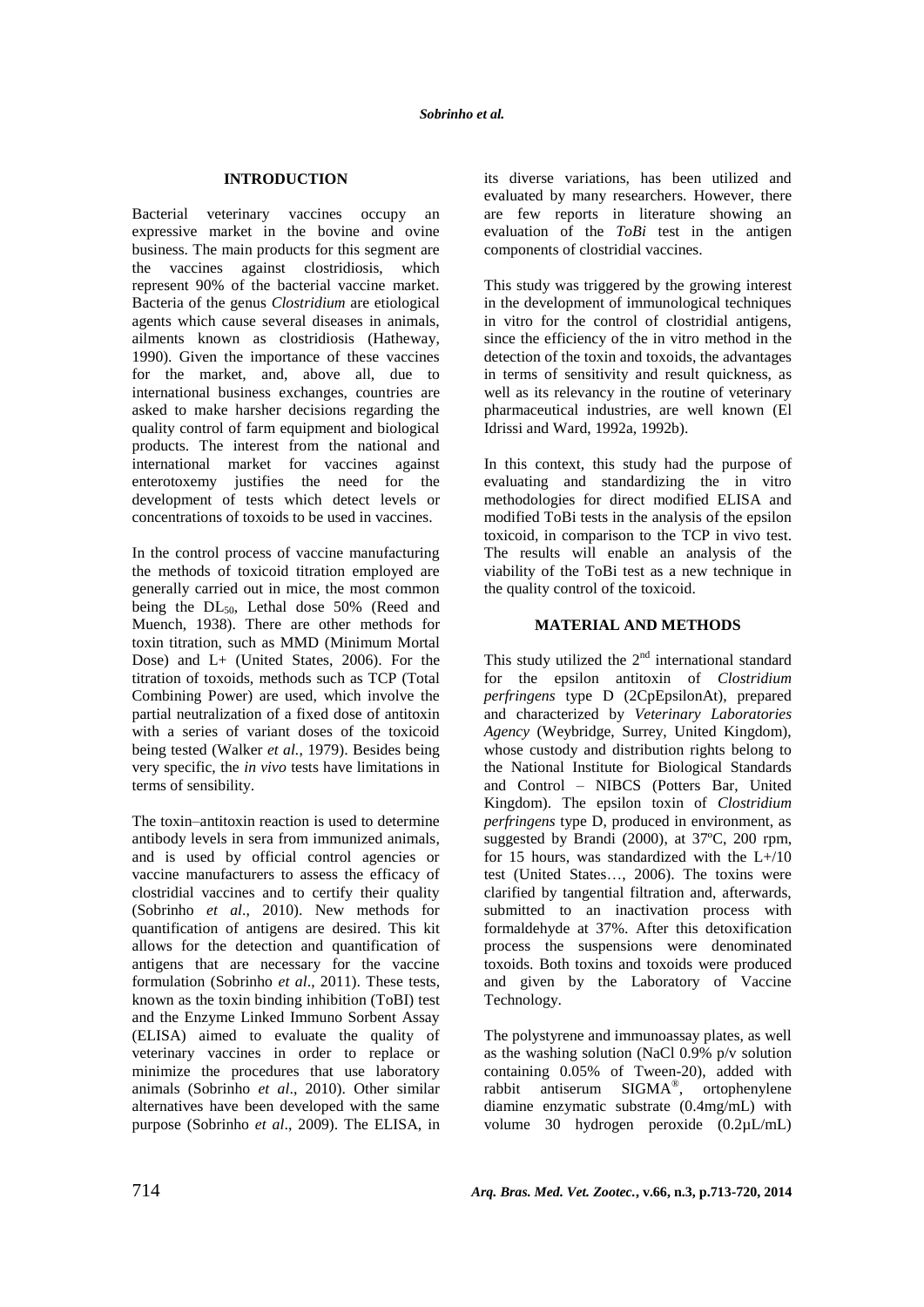prepared in a citrate buffer solution 0.15M, pH 5.0 and solution 2M  $H_2SO_4$  was supplied by the Laboratory of Vaccine Technology of Vallée S.A. The substrate was prepared by dissolving 10mg of OPD in 25mL of citrate buffer, in a concentration of 0.15M and pH 5, added with 12.5µL of hydrogen peroxide diluted 1:1150 off the pure sample. It was incubated at 37°C for 60 minutes and then 20µL of sulfuric acid was added, diluted 1:20 off the pure one to finish the reaction. This substrate was prepared at the moment for use.

In the evaluation of the epsilon toxicoid through the in vivo technique, the TCP method was used (Brandi, 2007). Six different toxoids were employed: NIBSC standard and the batch 375/07, 532/08, 551/08, 373/07 and 378/07.

The standard NIBSC epsilon toxicoid, after being submitted to titration in mice (Brandi, 2007), was employed in eight different dilutions, identified as D1, D2, D3, D4, D5, D6, D7 and D8.

The stage of TCP was obtained by carrying out dilutions of the toxicoid in series, utilizing factor 4. Next, 0.25mL of each of the dilutions was mixed with 0.25mL of standard epsilon toxin containing 2UI/mL and maintained at room temperature for 1 hour. After this period, 0.25 of standard toxin containing 10L+/10/mL was added to the tube containing toxicoid and antitoxin, obtaining a solution of 0.75mL. To this volume 0.25mL of saline was added to obtain a final volume of 1mL and incubated at room temperature for 30 minutes; 0.2mL was endovenously inoculated in two mice, by dilution.

The animals were observed for a period of seven days, the deaths being recorded daily in a specific protocol. The TCP result was calculated based on the toxicoid dilution level in which all the mice died.

To obtain more precise results, a second phase of the test was conducted to determine the interval between the dilution in which animals died and dilution in which all animals lived. It was determined by preparing dilutions every 30%, starting from the dilution of the first stage in which all mice died. The 30% intervals were the smallest intervals obtained so as not to confuse the limits of death and life of the animals, due to proximity of the dilutions.

The modified direct ELISA technique utilized in this study for quantification of epsilon toxicoid followed the recommendations suggested by Uzal *et al.* (1997), with the following adaptations: the plates were sensitized by putting in each plate orifice 100 µL of rabbit anti-epsilon antibody serum in a concentration of 5UI/mL diluted in 1:2 with carbonate and bicarbonate sensitization buffer (0.05M and pH 9.6). The dilution employed was previously established. After 12 hours of incubation at 4°C, the plate was blocked with 200µL of 3% albumin solution and incubated at  $37 \mu$ L for 60 minutes. After a sequence of 6 washings, 100µL of test toxicoid was added in each plate orifice and incubated again at 37°C, for 60 minutes. Next, 100µL of rabbit anti-serum conjugate was added, diluted in dilution buffer and incubated at 37°C, for 60 min. Finally, 100µL of enzymatic substrate (OPD) was added and placed in a dark chamber for 10 minutes.

The methodology adopted to conduct the modified ToBI test for evaluation of epsilon toxicoid followed the recommendations suggested by Fayez *et al.* (2005), with the following adaptations: the dilution plate was blocked by adding 250µL of 3% albumin solution. Next, in each plate orifice, 100µL of epsilon toxicoid was added, diluted according to needs, with dilution buffer. On the same plate, 100µL of NIBSC standard antitoxin was added containing 1UI/mL, in each of the orifices. The plate was agitated and incubated at 37°C, in humid atmosphere, for 60 minutes.

In the sensitization stage, the plate was sensitized by putting 100µL of NIBSC standard epsilon antitoxin diluted in bicarbonate and carbonate sensitization buffer (0.05M and pH 9.6) to contain 1UI/mL. After 12 hours of incubation at 4°C, the plate was washed and then blocked with 200µL of 3% albumin solution. The plate was incubated at 37°C for 60 minutes. After a sequence of 6 washings, in each plate orifice 100µL of the toxoid mixture and NIBSC standard antitoxin was added and incubated afterwards at 37°C, for 60 minutes. After washing it,  $100\mu L$  of rabbit antibody anti-epsilon serum was added, followed by the addition of 100µL of rabbit anti-serum conjugate diluted in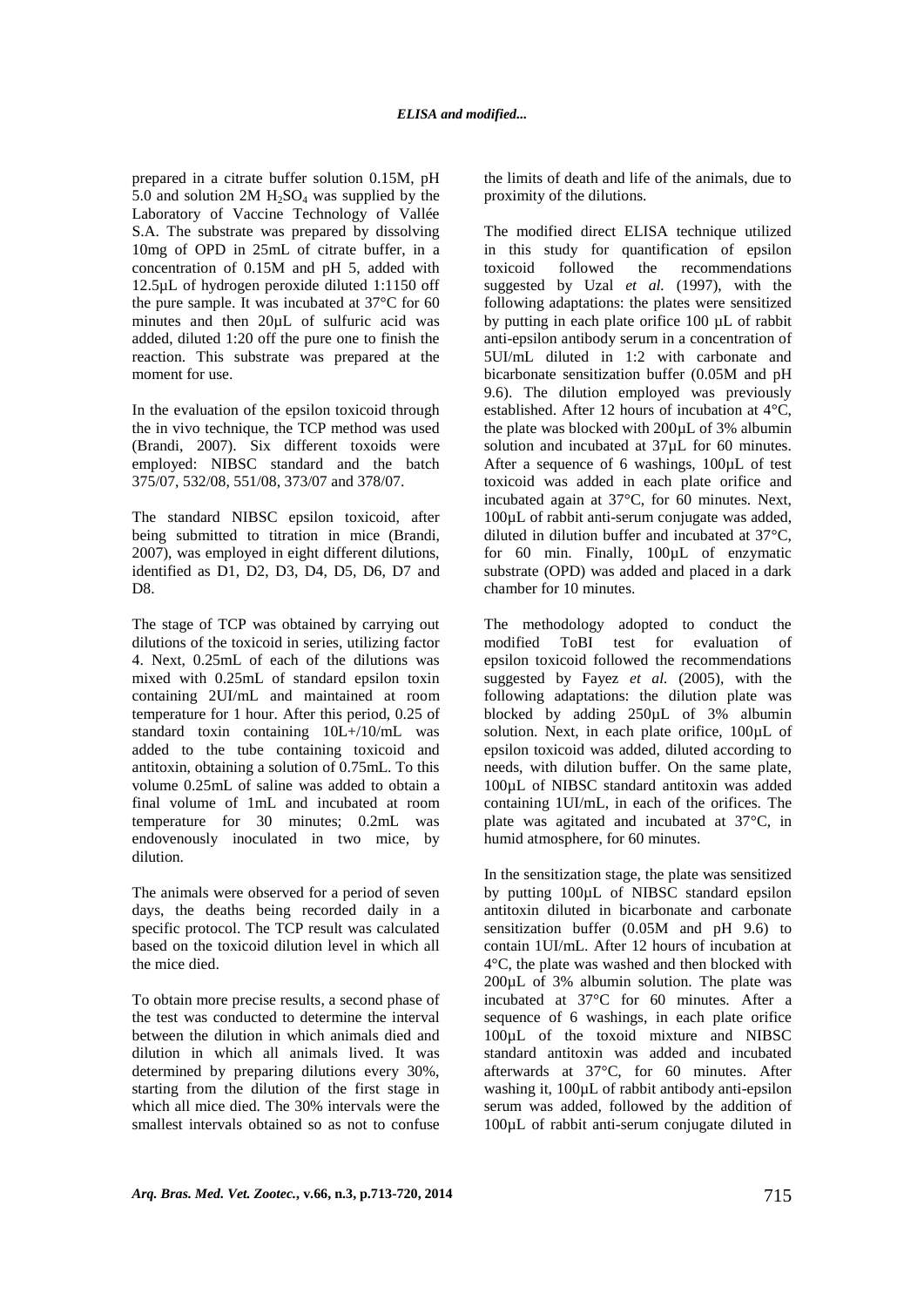buffer and incubated again at 37°C for 60 minutes. After this period, 100µL of enzymatic substrate (OPD) was added and maintained in a dark chamber for 10 minutes.

## **RESULTS**

The standard NIBSC epsilon toxoid used in this study presented a result equal to 2560 TCP/mL in the titration with mice. When diluted in series from D1 to D6 using factor 2, varied results were obtained in accordance with the concentration of each dilution, when quantified in vivo by means of TCP methodology (Table 1). The results obtained through TCP are described as reciprocal to the dilution where the death of the inoculated animals occurred.

The results of the TCP technique linearity are showed in Table 1.

Table 1. NIBSC Standard epsilon toxoid titles in serial dilutions (1:4 to 1:65536) obtained through the *in vivo* TCP methodology

| Standard<br>toxicoid | TCP / mL | Ln TCP / mL |
|----------------------|----------|-------------|
| D1                   | 640      | 6.461       |
| D <sub>2</sub>       | 320      | 5.768       |
| D <sub>3</sub>       | 160      | 5.075       |
| D <sub>4</sub>       | 80       | 4.382       |
| D5                   | 40       | 3.689       |
| D <sub>6</sub>       | 20       | 2.996       |
| D7                   | 10       | 2.303       |
| D8                   | $\lt1$   |             |

Different batches of epsilon toxoid produced by the Laboratory of Vaccine Technology were tested in order to correlate the values obtained through this technique and the results obtained through in vitro, ELISA and ToBi tests. The purpose of this analysis was to examine if the in vitro, ELISA and ToBi test techniques were sensitive enough to differentiate toxoids of different qualities.

The titration results of different batches of epsilon toxoid obtained through in vivo and in vitro methodologies are presented in Table 2.

It was observed that the rabbit anti-epsilon immunoglobulin diluted 1:4 was efficient to sensitize the plate and generate absorbance close to 1 to 492nm when the NIBSC standard toxicoid was utilized. The conjugated antibody was diluted at 1:20.000 as recommended by the manufacturer.

After establishing the concentration of rabbit immunoglobulin, capable of sensitizing the plate, the standard toxoid was diluted in a dilution series by utilizing factor-two dilution to correlate with the values of absorbance and elaborate a standard curve. The elaboration of the standard curve was utilized for the quantification of antigens, in TCP/mL, through the direct modified ELISA technique.

The coefficient of correlation between the dilutions of standard NIBSC toxicoid and the values of absorbance reached 89.44%, thus showing a satisfactory correlation between the parameters and making the utilization of the curve viable for the evaluation of epsilon toxoid, for high values of correlation in the standard curve originate reliable results.

On evaluating the different batches of toxoids through in vitro, modified direct ELISA, it was verified that the values of absorbance were similar for all toxoids, not presenting significant difference among the most (375/07) and less concentrated toxoids (378/07).

In the evaluation of the modified *ToBi test* for the evaluation of the epsilon toxoid, the NIBSC standard epsilon antitoxin with 8 UI/mL, diluted 1:4, seemed to be sufficient to sensitize the plates, and the sheep immunoglobulin rabbit anti-immunoglobulin, conjugated to peroxidase, was used in a 1:20.000 dilution as recommended by the manufacturer.

The rabbit immunoglobulin with 5UI/mL was assayed pure and in 1:2, 1:4, 1:8, 1:16 and 1:32 dilutions. The dilution chosen was 1:4 for the rabbit immunoglobulin. To analyze the toxoids, a standard curve was created and utilized together with the analysis of each toxoid. The elaboration of the curve was done by using the standard NIBSC toxoid, diluted in series from the dilutions 1:640 to 1:10, utilizing dilution factor 2. A negative control was also utilized in the elaboration of the curve. Figure 1 shows the values of absorbance obtained in each of the toxicoid concentrations analyzed through the *ToBi test*.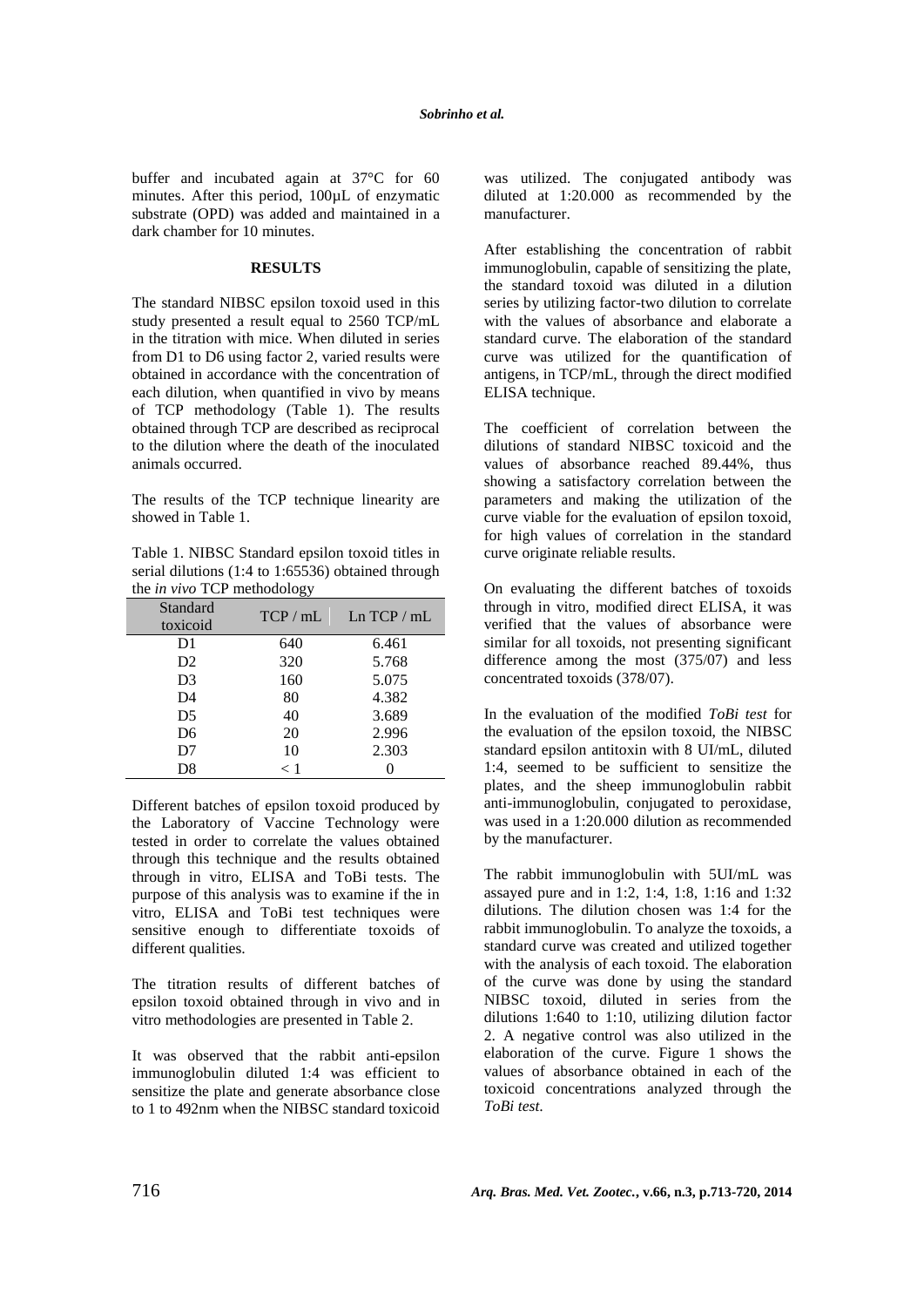| Toxicoid                  | $A_{492}$ nm | Ln<br>TCP/mL | TCP/mL    | Ln<br>TCP/mL | TCP/mL   | In vitro<br><i>in vivo</i> | $SD(\delta)$ |
|---------------------------|--------------|--------------|-----------|--------------|----------|----------------------------|--------------|
| In vitro - Plate 1        |              |              | In vivo   |              |          |                            |              |
| Pattern                   | 1,982        | 14,041       | 1.252.936 | 7,848        | 2560,00  | 489,00                     | 0,046        |
| 375/07                    | 1,985        | 14,058       | 1.274.418 | 7,848        | 2560,00  | 497,80                     | 0,016        |
| 551/08                    | 1,415        | 10,216       | 27.337,00 | 7,313        | 1500,00  | 18,220                     | 0,030        |
| 532/08                    | 1,113        | 8,178        | 3.562,00  | 7,031        | 1131,00  | 3,150                      | 0,019        |
| 373/07                    | 0,894        | 6,705        | 816,00    | 6,215        | 500,00   | 1,630                      | 0,017        |
| 378/07                    | 0,624        | 4,881        | 132,00    | 5,075        | 160,00   | 0,825                      | 0,018        |
| Average                   | 1,336        | 9,680        | 426533,50 | 5,580        | 1401,833 | 168,438                    | 0,024        |
| In vitro – Plate 2        |              |              | In vivo   |              |          |                            |              |
| Pattern                   | 1,976        | 13,998       | 1.200.201 | 7,848        | 2560,00  | 489,00                     | 0,017        |
| 375/07                    | 1,975        | 13,990       | 1.190.638 | 7,848        | 2560,00  | 465,09                     | 0,016        |
| 551/08                    | 1,425        | 10,280       | 29.144,00 | 7,313        | 1500,00  | 19,430                     | 0,010        |
| 532/08                    | 1,122        | 8,238        | 3.7820,00 | 7,031        | 1131,00  | 3,340                      | 0,006        |
| 373/07                    | 0,884        | 6,637        | 763,00    | 6,215        | 500,00   | 1,530                      | 0,017        |
| 378/07                    | 0,631        | 4,927        | 138,00    | 5,075        | 160,00   | 0,862                      | 0,127        |
| Average                   | 1,336        | 9,678        | 404111,00 | 5,580        | 1401,833 | 168,438                    | 0,032        |
| <i>In vitro</i> – Plate 3 |              |              | In vivo   |              |          |                            |              |
| Pattern                   | 1,985        | 14,058       | 1.274.418 | 7,848        | 2560,00  | 489,00                     | 0,037        |
| 375/07                    | 1,983        | 14,046       | 1.259.216 | 7,848        | 2560,00  | 491,88                     | 0,024        |
| 551/08                    | 1,420        | 10,246       | 28.170    | 7,313        | 1500,00  | 18,780                     | 0,012        |
| 532/08                    | 1,118        | 8,211        | 3.681,00  | 7,031        | 1131,00  | 3,250                      | 0,006        |
| 373/07                    | 0,892        | 6,689        | 803,00    | 6,215        | 500,00   | 1,610                      | 0,013        |
| 378/07                    | 0,622        | 4,869        | 130,00    | 5,075        | 160,00   | 0,810                      | 0,014        |
| Average                   | 1,337        | 9,687        | 427736,33 | 5,580        | 1401,833 | 168,438                    | 0,018        |

Table 2. Titles of epsilon toxoid (TCP/mL), by the ToBI test method, in plates 1, 2 and 3, with the respective values of absorbance and standard deviation of each measured point



Figure 1. Standard curve showing the correlation between the ToBI test absorbance values  $(A_{492nm})$  and the neperian logarithm (Ln) of the epsilon toxoid values (TCP/mL).

After establishing the standard curve, six different epsilon toxoids were evaluated through the modified *ToBi test*. The results are presented in Table 2.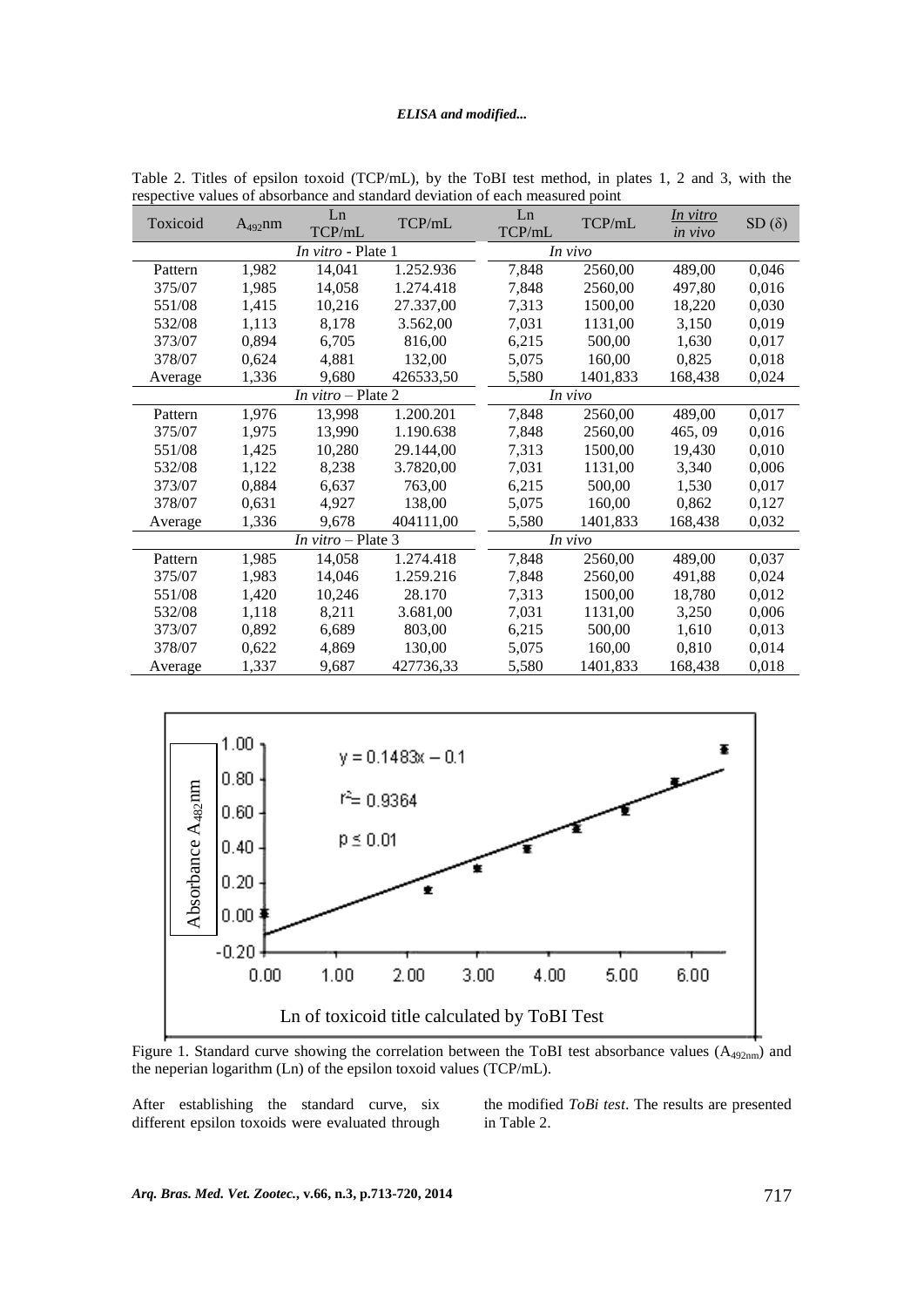The intraplate coefficient of variation varied from 0.502 to 8.447%, while the interplate was from 4.892 to 14.032%.

Figure 2 represents the curves of existing correlations between the ToBi test, modified for the analysis of toxoids and titration *in vivo* by utilizing mice.



Figure 2. Relationship between the epsilon toxoid titles (Ln TCP/mL) obtained through the TCP in vivo and ToBI test methods, in plates 1, 2 and 3, represented in A, B and C, respectively.

#### **DISCUSSION**

The results in Tab. 1 showed that the TCP technique presents linearity for the dilutions in the series of 1:2 to 1:64, for the results were proportional to the concentration of the substance under analysis in the sample. These results corroborate the results obtained by Brandi (2007), who, by using a linear Regression, obtained a coefficient of correlation equal to 0.9999, which enabled him to affirm that to measure epsilon toxoid, the TCP technique presents linearity up to 1:256 dilution factor. The importance of evaluating the parameter of linearity for a titration technique lies in the fact that on carrying out sample dilutions one needs to be sure that the diluted sample has the expected substance concentration, according to the dilution made.

Results obtained by Brandi (2007) showed that it is possible to quantify samples with elevated concentrations of toxoid through a dilution series of the sample. This author concluded further that the toxicoid can be quantified in distinct days, up

to six days, with no loss of titration in this period. The technique is seen as robust, for it proved that the sample may be titrated both at 34, 37 and 40ºC, in pH values of 6.7 to 7.7 and in reaction times of 40, 60 and 80 minutes of antitoxin with toxoid, without variation in the result, as well as reaction times 10, 30 and 50min of the toxin reaction with toxoid and antitoxin.

It was observed that the rabbit anti-epsilon immunoglobulin diluted at 1:4 was efficient to sensitize the plate and generate absorbance close to 1 to 492nm, when the NIBSC standard toxicoid was utilized. In the study conducted by El Idrissi and Ward (1992a, 1992b), the dilution of choice was 1:8000, which could indicate a more concentrated antitoxin. However, it should be kept in mind that the types of ELISA used differed between the studies.

The values of absorbance were similar for all toxoids. These results indicate that the modified direct ELISA test, evaluated in this study, was not capable of discriminating different quantities of toxoids in the sample, thus making unviable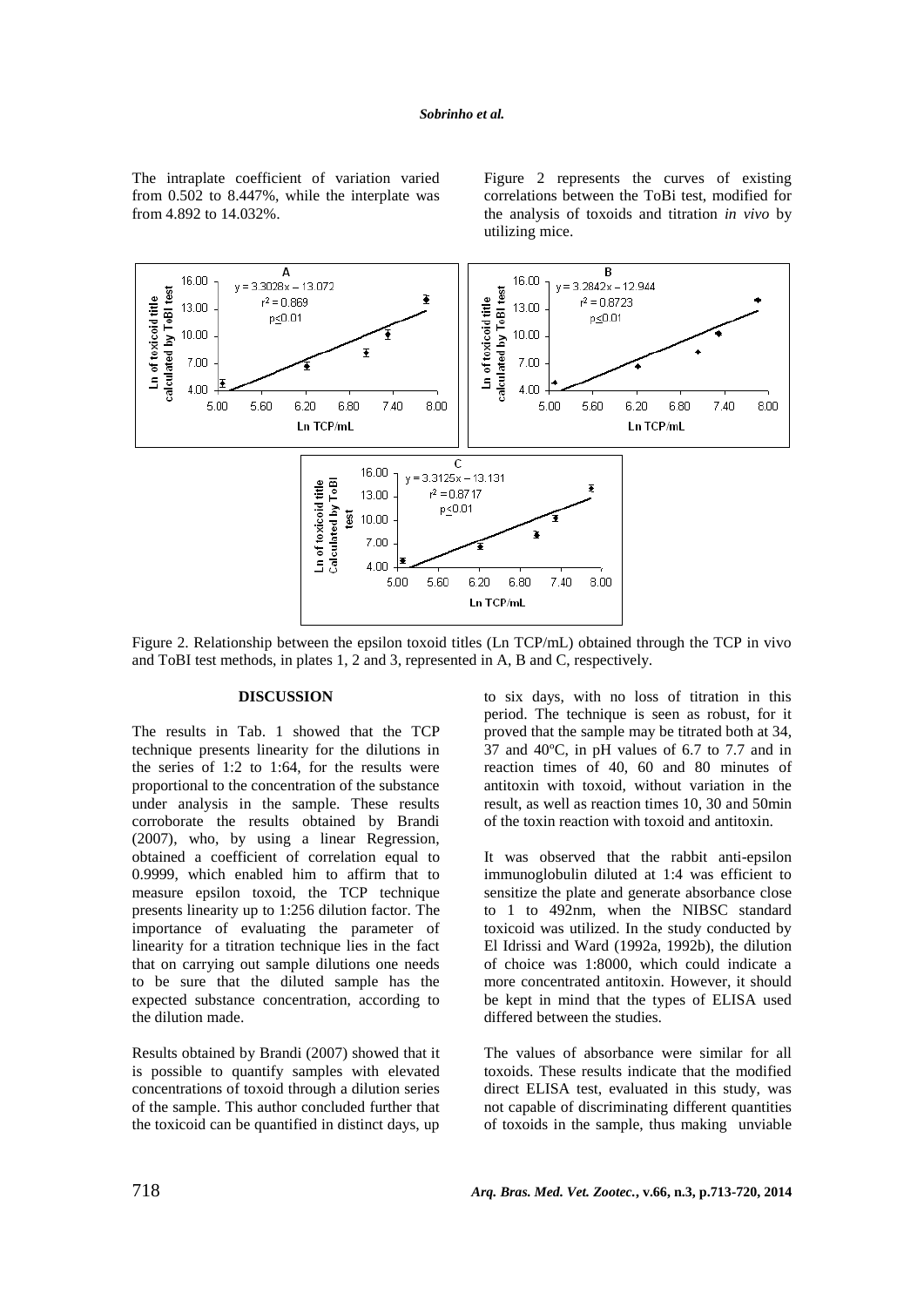for this purpose. The toxoids utilized presented values of absorbance close to the others, namely, 0.386, 0.357, 0.401, 0.399 and 0.421 for all the toxoids of the batches 375/07, 532/08, 551/08, 373/07 and 378/07, respectively. These results differed from the result obtained when the NIBSC standard toxicoid was utilized, which presented an absorbance of 0.805. This fact suggests that the samples submitted to the purification process, as in the case of the NIBSC standard toxoid, yield different results from the toxoids that did not undergo a more rigorous purification process, besides diafiltration and ultrafiltration. This way, the degree of purity of the toxoid is preconized as an important factor in the success of the modified direct ELISA technique.

Several authors report the efficiency of the ELISA technique in the quantification of vaccine antigens. However, as this study demonstrated, it depends on the type of ELISA being utilized. For instance, the sandwich ELISA (El Idrissi and Ward, 1992a, 1992b), was capable of detecting, in a linear form, concentrations between 7.8 and 125ng/mL and the minimum detectable 2ng/mL. Nagahama *et al.* (1991) reported that the sensitivity of ELISA with specific antibodies for the detection of beta, epsilon and iota toxins of *C. perfringens* may reach up to 1.0mg/mL for the purified iota and beta toxins and 0.1ng/mL of purified epsilon toxin. Uzal *et al.* (2003) reported the detection of  $0.075$  DL<sub>50</sub>/mL of epsilon toxin in the intestinal content. By comparing the sandwich ELISA and the serumneutralization for the detection of beta and epsilon toxin in intestine content, a study found a sensibility and specificity of 90.5% and 89.2% for the beta toxin and 97.4 and 95.6 for the epsilon toxin (El Idrissi and Ward, 1992a, 1992b). On the other hand, this study showed no promising results when utilizing the modified direct ELISA.

In the evaluation of the modified *ToBi test*, the high correlation coefficient of 96.76% obtained in the standard curve through simple linear regression guarantees the correlation among the values of absorbance and the epsilon toxoid titration, showing the efficiency of the curve in the evaluation of epsilon toxoid. The high correlation coefficient in a standard curve makes it safer to conclude that the increase of the absorbance values corresponds to a higher concentration of epsilon toxoid. The repetitions of analysis for the elaboration of the curve were similar among themselves, with a standard deviation not reaching 1%. This fact shows the homogeneity of the results, thereby suggesting that a previously created standard curve may be used in the titration of serum tested in different plates, making the application of the method viable. However, it does not eliminate the need for negative controls in all negative and positive assays so as to guarantee the quality of the reagents and efficiency of the operator.

The results presented in Table 2 were as expected, since the toxoid concentration was directly proportional to the values of absorbance. In the results we can see that the *ToBi* test was more sensitive than the TCP methodology *in vivo*, since the values of toxoid titration obtained by the ToBi test were almost 500 times higher than results obtained by titration in vivo. This sensitiveness diminishes as the toxicoid concentration diminished; in the toxoid from batch 378/07, the results obtained *in vitro* and *in vivo* were very similar. When the concentration of toxicoid is very high, the values of absorbance are very close to the maximum limit, the reading line being at 492 nm in the spectrophotometer, which goes from 0 to 2, and the possibility of error is increased. Thus, the recommendation is to dilute the toxoid sample so the value of absorbance is close to 1. In this study, the experiment was conducted by diluting the *in vivo*, 2560 TCP/mL toxoid in 1:4 dilution. Values of absorbance between 0.800 and 0.900 were obtained, corresponding to the TCP values from 432 to 848, values close to the values obtained in vivo.

The results obtained demonstrated that the test may be utilized in triage methods, for it is sensitive and capable of detecting epsilon toxicoid and differentiating the quality of each one. Therefore, the results call for improvements and can be used as an option in bioassays in the future, contributing thus to the reduction in the number of animals utilized. However, the ToBi test modified for the analysis of epsilon toxoid needs to be tested with a greater number of samples so its performance is evaluated and it is considered safe to be made available to manufacturers of clostridial vaccines.

In literature there are few studies which utilize the ToBi test with the objective of evaluating